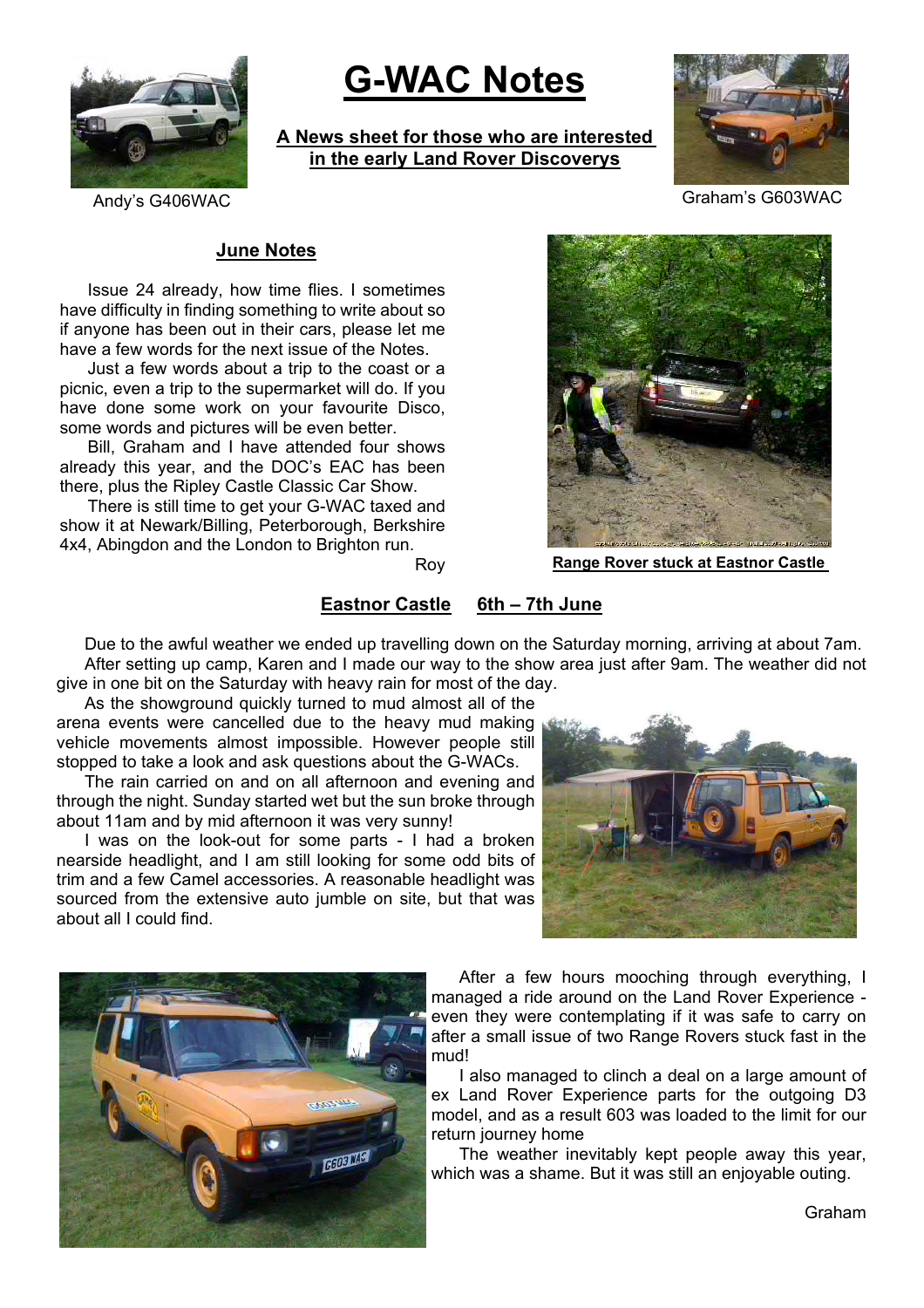









## **Severn Valley Leafers Club Land Rovers On The Line 14th June**

In association with the Severn Valley Railway, the "Leafers" staged a static display of Land Rovers at the six stations along the line of this private railway between Kidderminster and Bridgnorth. With over 80 Land Rovers on display, starting with the Series I models at Kidderminster, then at the



intermediate stations there were Series II & III, an ex-military display section, then Discovery and Range Rover at Bridgnorth, where the travelling public took a great interest in them all.

In the display at Bridgnorth there were over 20 models of Range Rover and Discovery, including three G-WACs. Graham's 603, Bill's 524 and my 526. We all arrived before 9.00 am, and after we had parked the cars for the display, John Crawford got out his portable gas burner and made bacon sandwiches and tea/coffee for all who wanted them. It was fortunate that John had brought a spare burner because, due to a loose gas fitting, the first one set on fire.

We all took advantage of the discounted travel tickets, which the "Leafers" had negotiated, and spent a very pleasant two hours on the

trip to Kidderminster and back, making a stop at Highley to visit the museum. We lost John at this point but he was transported to Kidderminster by a friend, and made the journey back to Bridgnorth with us.

At Highley Station, the Engine House and Visitor Centre was very busy and the Buffers Café Restaurant were doing a fine job of satisfying the thirsty public on a hot and sunny day. Sandwiches and drinks were bought and taken out to the balcony where the trains could be seen passing along the line in front of the river.

A great day out and more exposure to the Land Rover fraternity for our G-WACs.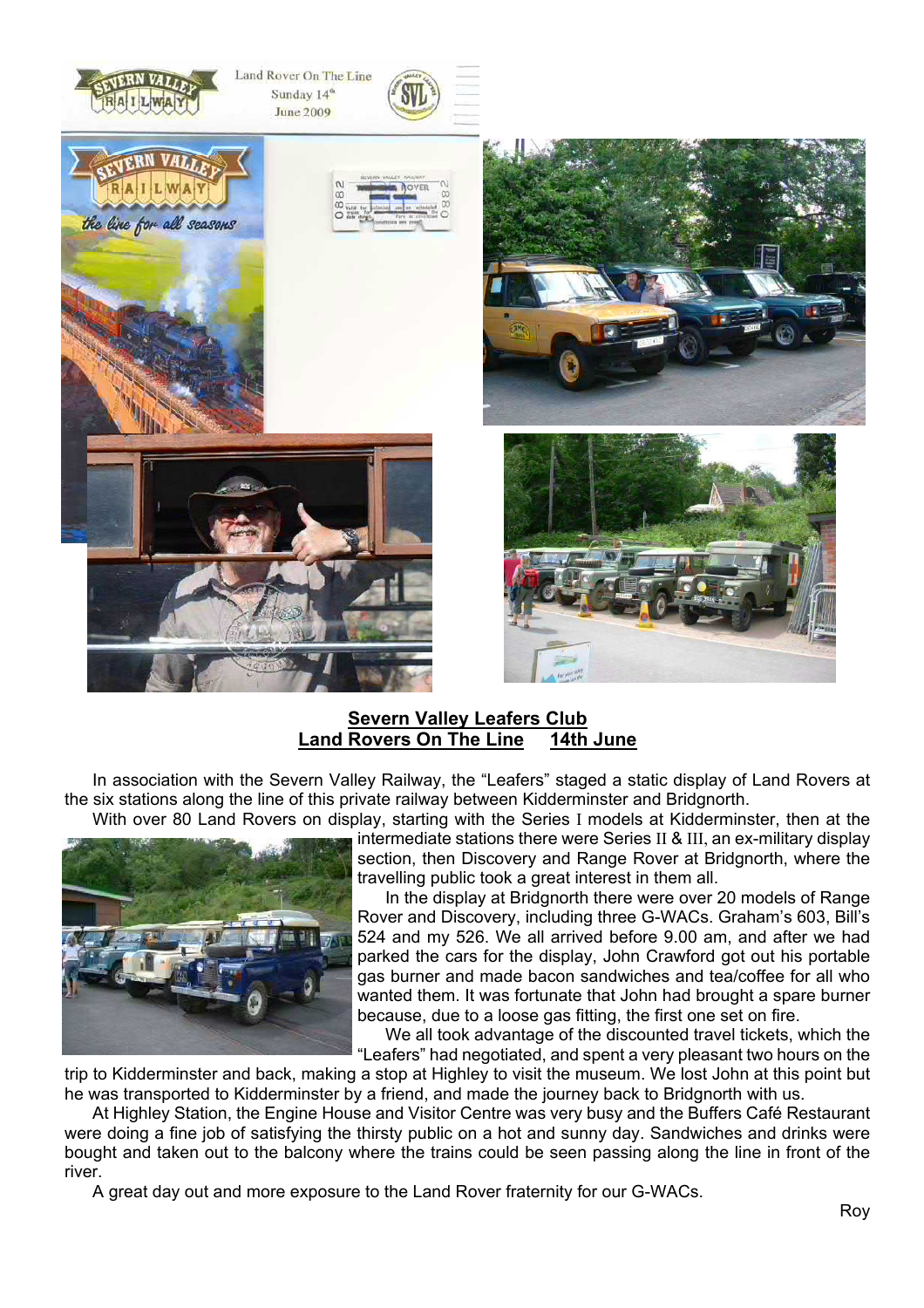## **Dunsfold Open Day 20th – 21st June**

Brian Bashall started to collect a few Land Rovers in 1968, and since 1993 the Collection has further progressed by one of his sons, Philip.

In the collection there are over 70 unique Land Rovers of all shapes and sizes, and it started with a 1962 ex-military 109-inch APGP wader. As well as our display, there were the two Dunsfold early JAY Discoverys on display. A guided tour of the 70 vehicles on display by Philip Bashall was excellent.

As the size and cost of looking after such a unique collection of vehicles became a burden on the Bashalls, it was decided to offer 'Friendship', for a small annual donation to the collection, to likeminded individuals. On Sunday 24th October 1993 the first Open Day was held in a field in the village of Dunsfold in Surrey.

The event is now an Open Weekend and must be the largest collection in the world, of prototype and pre-production Land Rovers. The Collection has support from the Heritage Motor Centre at Gaydon and the factory, without their support many of the vehicles in the collection today would have been lost forever.

The Collection does not have a permanent home, so viewing is only possible at their Open Weekends, and I would recommend the event as a must for enthusiasts.

See their website at www.dunsfold.com/





Having arranged for some space to show five G-WACs under the name of the G-WAC Register, I had hoped to fill the stand but in the end only Roy and myself managed to get there. The Discovery Owners Club was in attendance on the next pitch, so with their pre-pro alongside 603 and 526, it did not look too bad.

We were given the chance to parade in the arena, where Richard Beddall gave us both 15 minutes of chatter over the PA, to tell the crowd about our cars, and for us to express our desire to see the restoration of as many G-WACs as possible. Richard has been involved with Land Rovers for many years. He can recognise and talk about all the different models, and indeed individual vehicles, from memory.

One car that turned up in the car park, which interested me, was a 300 Tdi 5 door ES. I did noticed from the number that it was L31SVC,

This car was one of the press launch 300's registered in 1993 and used on the press ride and drive days, when the 300's were unveiled. I spoke with the owner who confirmed that he had owned the car for some 15 years, purchasing it from a Surrey Land Rover dealer in 1994 with one owner on the V5, which of course was Land Rover Ltd

He was interested in what I told him, as he did not know its history. He did however confirm it was not for sale! Much to my sadness and Karen's delight.

Graham